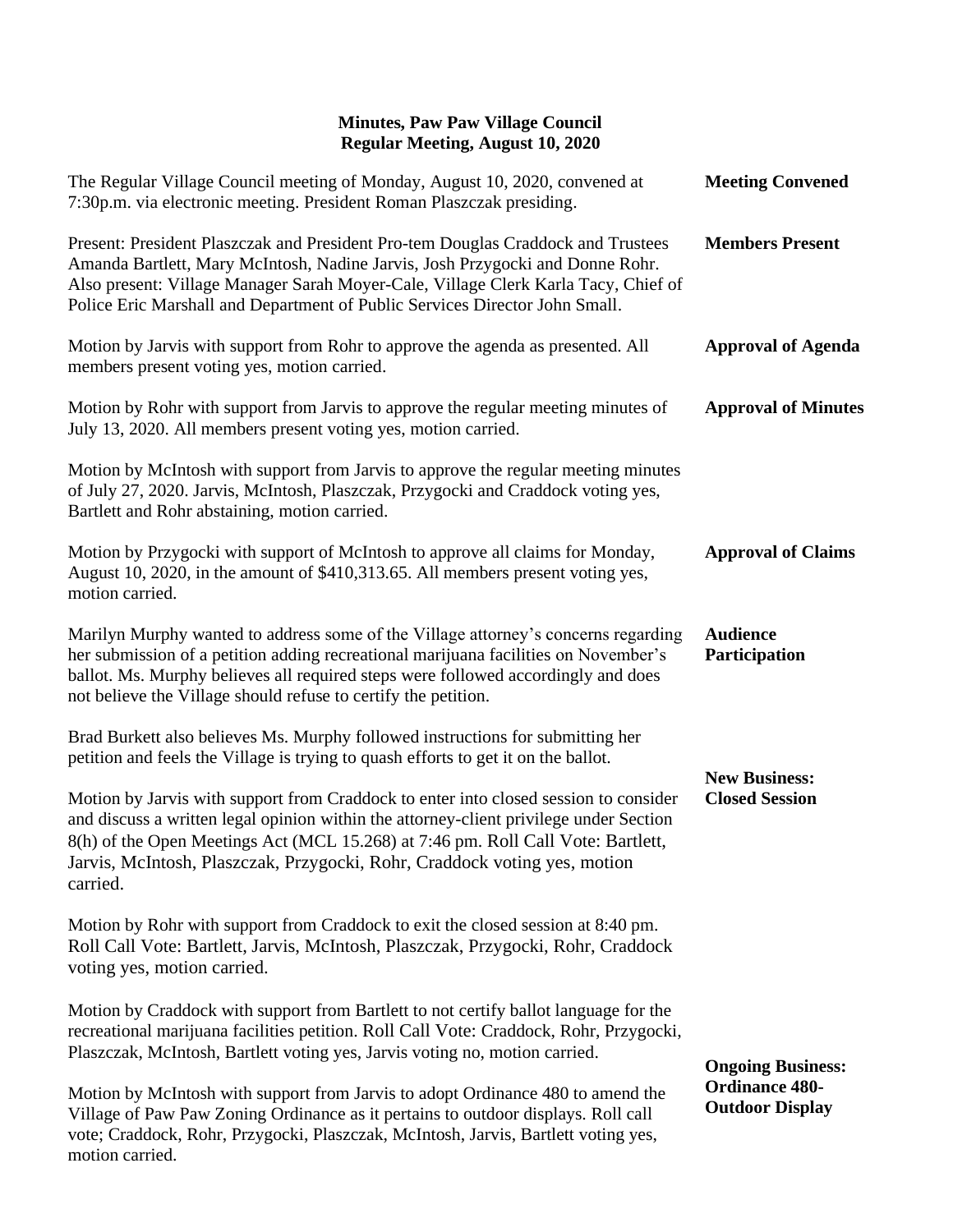## **Minutes, Paw Paw Village Council Regular Meeting, August 10, 2020**

| Moyer-Cale updated Council on the progress being made in regards to the upcoming<br>Michigan Avenue streetscape project.                                                                                                                                                                                                                                                                                                                                                                                                               | <b>Streetscape Update</b>                                            |
|----------------------------------------------------------------------------------------------------------------------------------------------------------------------------------------------------------------------------------------------------------------------------------------------------------------------------------------------------------------------------------------------------------------------------------------------------------------------------------------------------------------------------------------|----------------------------------------------------------------------|
| No Report.                                                                                                                                                                                                                                                                                                                                                                                                                                                                                                                             | <b>Committee Meetings</b><br>and Reports<br><b>Finance and Admin</b> |
| McIntosh reported the Public Services Committee met to discuss carrying out the<br>Lead and Copper rule during COVID, Sunset Park improvements, landscaping<br>rejuvenations for all village lots, sewer break on Hazen St, beginning of road striping<br>and a new DPS employee.                                                                                                                                                                                                                                                      | <b>Public Services</b>                                               |
| No Report.                                                                                                                                                                                                                                                                                                                                                                                                                                                                                                                             | <b>Parks and Rec</b>                                                 |
| No Report.                                                                                                                                                                                                                                                                                                                                                                                                                                                                                                                             | <b>DDA</b>                                                           |
| No Report.                                                                                                                                                                                                                                                                                                                                                                                                                                                                                                                             | <b>Economic Develop</b>                                              |
| Jarvis reported the Farmers Market is doing well and is up to ten vendors.                                                                                                                                                                                                                                                                                                                                                                                                                                                             | <b>Farmers Market</b>                                                |
| Craddock met with the fire board to sign off on audit reports.                                                                                                                                                                                                                                                                                                                                                                                                                                                                         | <b>Fire Board</b>                                                    |
| No Report.                                                                                                                                                                                                                                                                                                                                                                                                                                                                                                                             | <b>Historical Committee</b>                                          |
| No Report.                                                                                                                                                                                                                                                                                                                                                                                                                                                                                                                             | <b>Housing Commission</b>                                            |
| No Report.                                                                                                                                                                                                                                                                                                                                                                                                                                                                                                                             | <b>Maple Lake</b><br><b>Preservation</b>                             |
| No Report.                                                                                                                                                                                                                                                                                                                                                                                                                                                                                                                             | <b>Planning Commission</b>                                           |
| No Report.                                                                                                                                                                                                                                                                                                                                                                                                                                                                                                                             | <b>Wellhead Protection</b>                                           |
| No Report.                                                                                                                                                                                                                                                                                                                                                                                                                                                                                                                             | <b>Wine &amp; Harvest</b>                                            |
| Rohr noted the flowers downtown look great.                                                                                                                                                                                                                                                                                                                                                                                                                                                                                            | <b>Council Member</b><br><b>Comments</b><br>Rohr                     |
| Moyer-Cale reported she has been attending the planning discussions with MDOT<br>and other entities in regards to the upcoming I-94 overpass project. During these<br>meetings, ideas have been discussed for a "Welcome to Paw Paw" bridge project. It is<br>the consensus of council to continue to work with the MDOT engineers already<br>engaged for the project rather than obtaining an outside engineer. MDOT engineers<br>will present some no-cost options for the project along with pricing for more elaborate<br>options. | <b>Manager Comments</b>                                              |